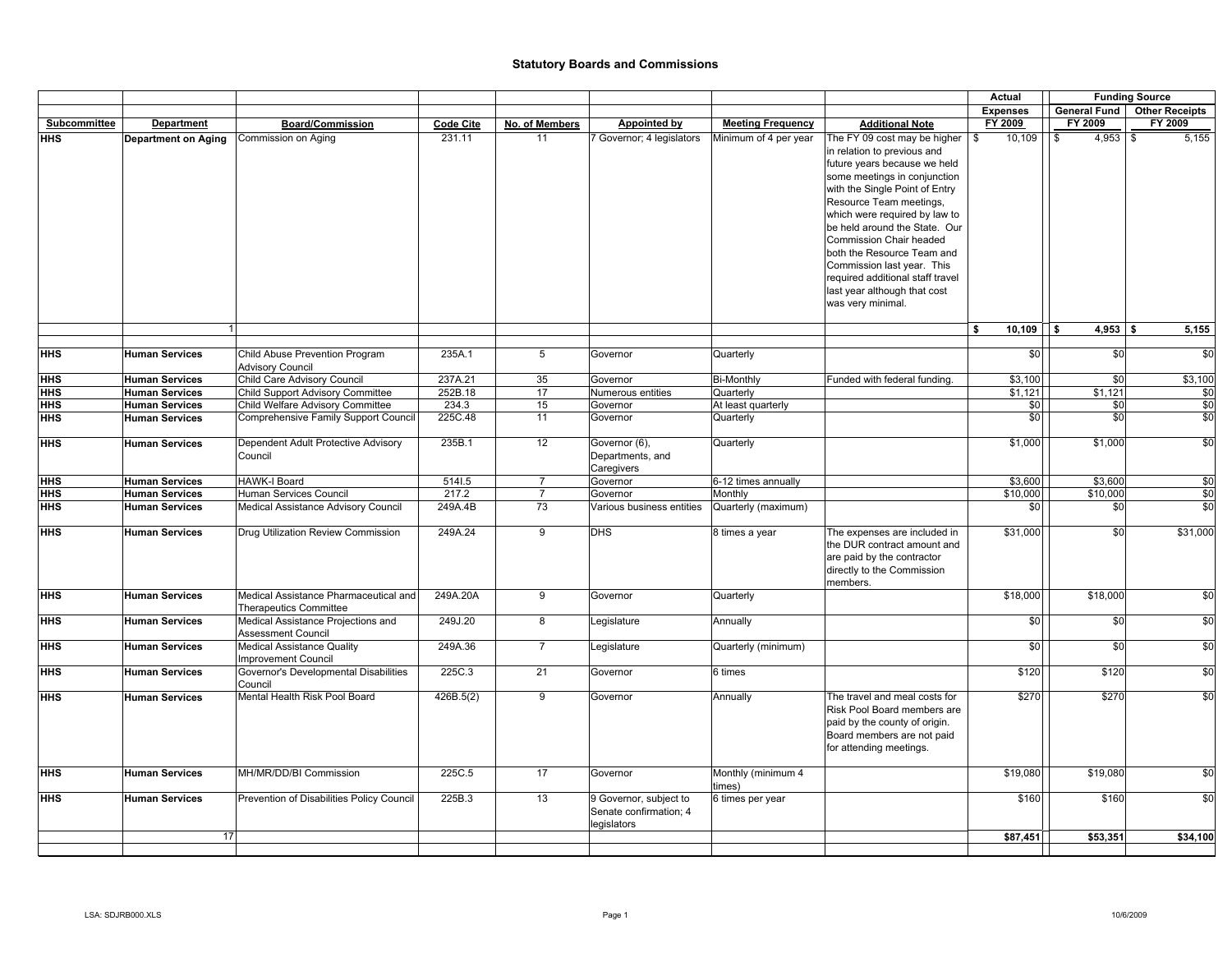|              |                      |                                      |                  |                |                                           |                          |                                  | Actual          | <b>Funding Source</b> |                       |
|--------------|----------------------|--------------------------------------|------------------|----------------|-------------------------------------------|--------------------------|----------------------------------|-----------------|-----------------------|-----------------------|
|              |                      |                                      |                  |                |                                           |                          |                                  | <b>Expenses</b> | General Fund          | <b>Other Receipts</b> |
| Subcommittee | Department           | <b>Board/Commission</b>              | <b>Code Cite</b> | No. of Members | <b>Appointed by</b>                       | <b>Meeting Frequency</b> | <b>Additional Note</b>           | FY 2009         | FY 2009               | FY 2009               |
|              |                      |                                      |                  |                |                                           |                          |                                  |                 |                       |                       |
| HHS          | <b>Public Health</b> | Advisory Council on Brain Injuries   | 135.22A          | 15             | 7 Ex Officio Statutory; 9                 | Not specified            |                                  |                 |                       |                       |
|              |                      |                                      |                  |                | Governor                                  |                          | General Fund                     | \$3,803         | \$3,803               | \$0                   |
| HHS          | <b>Public Health</b> | Anatomical Gift Public Awareness     | 142C.16          | 11             | 9 Statutory; 2 Director of                | Not specified            |                                  |                 |                       |                       |
|              |                      | <b>Advisory Committee</b>            |                  |                | <b>DPH</b>                                |                          |                                  | \$0             | \$0                   | \$0                   |
| HHS          | <b>Public Health</b> | Board of Athletic Training           | 147.12, 147.14   | $\overline{7}$ | Governor                                  | Not specified            | <b>Retained Fees</b>             | \$197           | \$0                   | \$197                 |
| HHS          | <b>Public Health</b> | Board of Barbering                   | 147.12, 147.14   | 5              | Governor                                  | Not specified            | <b>Retained Fees</b>             | \$7,308         | \$0                   | \$7,308               |
| HHS          | <b>Public Health</b> | Board of Behavioral Science          | 147.12, 147.14   | 9              | Governor                                  | Not specified            | <b>Retained Fees</b>             | \$3,866         | \$0                   | \$3,866               |
| HHS          | <b>Public Health</b> | Board of Chiropractic                | 147.12.147.14    | $\overline{7}$ | Governor                                  | Not specified            | <b>Retained Fees</b>             | \$3,876         | \$0                   | \$3,876               |
| HHS          | <b>Public Health</b> | Board of Cosmetology Arts and        | 147.12, 147.14   | $\overline{7}$ | Governor                                  | Not specified            |                                  |                 |                       |                       |
|              |                      | Sciences                             |                  |                |                                           |                          | <b>Retained Fees</b>             | \$12,229        | \$0                   | \$12,229              |
| HHS          | <b>Public Health</b> | <b>Board of Dietetics</b>            | 147.12, 147.14   | 5              | Governor                                  | Not specified            | <b>Retained Fees</b>             | \$492           | \$0                   | \$492                 |
| HHS          | <b>Public Health</b> | Board of Hearing Aid Dispensers      | 147.14, 154A.2   | 5              | Governor                                  | Not specified            | <b>Retained Fees</b>             | \$3,290         | \$0                   | \$3,290               |
| HHS          | <b>Public Health</b> | Board of Massage Therapy Examiners   | 147.12, 147.14   | $\overline{7}$ | Governor                                  | Not specified            |                                  |                 |                       |                       |
|              |                      |                                      |                  |                |                                           |                          | <b>Retained Fees</b>             | \$109           | \$0                   | \$109                 |
|              | <b>Public Health</b> | Board of Medicine                    | 147.12, 147.14   | 10             | Governor                                  | Not specified            | <b>Retained Fees</b>             | 33,909          | \$0                   | 33,909                |
| HHS          | <b>Public Health</b> | Board of Mortuary Science            | 147.12, 147.14   | $\overline{7}$ | Governor                                  | Not specified            | <b>Retained Fees</b>             | \$3,778         | \$0                   | \$3,778               |
|              | <b>Public Health</b> | Board of Nursing                     | 147.12, 147.15,  | $\overline{7}$ | Governor                                  | Quarterly                | One vacancy; Retained fees       |                 |                       |                       |
|              |                      |                                      | 152.2            |                |                                           |                          |                                  | 43,460          | \$0                   | 43,460                |
| HHS          | <b>Public Health</b> | Board of Nursing Home Administrators | 147.12, 147.14   | 9              | Governor                                  | Not specified            |                                  |                 |                       |                       |
|              |                      |                                      |                  |                |                                           |                          | <b>Retained Fees</b>             | \$3,152         | \$0                   | \$3,152               |
| HHS          | <b>Public Health</b> | Board of Optometry                   | 147.12, 147.14   | $\overline{7}$ | Governor                                  | Not specified            | <b>Retained Fees</b>             | \$3,366         | \$0                   | \$3,366               |
|              |                      | Board of Pharmacy                    | 147.12, 147.14   | $\overline{7}$ | Governor                                  | Not specified            | <b>Retained Fees</b>             | \$36,154        | \$0                   | 36,154                |
| HHS          | <b>Public Health</b> |                                      |                  | $\overline{7}$ |                                           |                          |                                  |                 |                       |                       |
|              | <b>Public Health</b> | Board of Physical and Occupational   | 147.12, 147.14   |                | Governor                                  | Not specified            | <b>Retained Fees</b>             | \$4,052         | \$0                   |                       |
|              |                      | Therapy                              |                  |                |                                           |                          |                                  |                 |                       | \$4,052               |
| HHS          | <b>Public Health</b> | Board of Physician Assistants        | 147.12, 147.14   | 9              | Governor                                  | Not specified            | <b>Retained Fees</b>             | \$4,449         | \$0                   | \$4,449               |
| HHS          | <b>Public Health</b> | Board of Podiatry                    | 147.12, 147.14   | $\overline{7}$ | Governor                                  | Not specified            | <b>Retained Fees</b>             | \$1,776         | \$0                   | \$1,776               |
| HHS          | <b>Public Health</b> | Board of Psychology                  | 147.12, 147.14   | $\overline{7}$ | Governor                                  | Not specified            | <b>Retained Fees</b>             | \$3,702         | \$0                   | \$3,702               |
| HHS          | <b>Public Health</b> | Board of Sign Language Interpreters  | 147.12, 147.14   | $\overline{7}$ | Governor                                  | Not specified            |                                  |                 |                       |                       |
|              |                      | and Translators                      |                  |                |                                           |                          | <b>Retained Fees</b>             | \$1,886         | \$0                   | \$1,886               |
| HHS          | <b>Public Health</b> | Board of Social Work                 | 147.12, 147.14   | $\overline{7}$ | Governor                                  | Not specified            | <b>Retained Fees</b>             | \$3,766         | $\frac{6}{2}$         | \$3,766               |
| HHS          | <b>Public Health</b> | Board of Speech Pathology and        | 147.12, 147.14   | $\overline{7}$ | Governor                                  | Not specified            |                                  |                 |                       |                       |
|              |                      | Audiology                            |                  |                |                                           |                          |                                  | \$0             | \$0                   | \$0                   |
| HHS          | <b>Public Health</b> | Center for Rural Health and Primary  | 135.107          | 20             | 7 Statutory; 9 Governor; 4 Not specified  |                          | As of February 2009, 6 slots     |                 |                       |                       |
|              |                      | Care Advisory Comm.                  |                  |                | Legislators                               |                          | were vacant. General Fund        | \$2,089         | \$2,089               | \$0                   |
| HHS          | <b>Public Health</b> | Child Death Review Team              | 135.43           | 14             | 1 Statutory: 13 Director of Not specified |                          |                                  |                 |                       |                       |
|              |                      |                                      |                  |                | DPH                                       |                          | General Fund                     | \$8,505         | \$8,505               | \$0                   |
| HHS          | <b>Public Health</b> | <b>Clinicians Advisory Panel</b>     | 135.162          | 9              | DPH                                       | 4 times quarterly        |                                  | \$0             | \$0                   | \$0                   |
|              | <b>Public Health</b> | Dental Board                         | 147.12, 147.14   | 9              | Governor                                  | Not specified            | As of August 25, 2009 - 1 spot   |                 |                       |                       |
|              |                      |                                      |                  |                |                                           |                          | was still vacant; retained fees  |                 |                       |                       |
|              |                      |                                      |                  |                |                                           |                          |                                  | \$13,181        | \$0                   | \$13,181              |
| HHS          | <b>Public Health</b> | Direct Care Worker Advisory Council  | 2008 Acts        | Not specified  | Director of DPH                           | Not specified            | HF 2539 in 2008; The Director    |                 |                       |                       |
|              |                      |                                      |                  |                |                                           |                          | is responsible for the make-up   |                 |                       |                       |
|              |                      |                                      |                  |                |                                           |                          | and appointments of this         |                 |                       |                       |
|              |                      |                                      |                  |                |                                           |                          | Council.                         | \$0             | \$0                   | \$0                   |
| <b>HHS</b>   | <b>Public Health</b> | Domestic Abuse Death Review Team     | 135.109          | 24             | 13 Statutory; 11 Director                 | Not specified            | Violence Against Women Act       |                 |                       |                       |
|              |                      |                                      |                  |                | of DPH in consultation                    |                          | grant through AG's office        |                 |                       |                       |
|              |                      |                                      |                  |                | with the AG's Office                      |                          |                                  | \$1,000         | \$0                   | \$1,000               |
| <b>HHS</b>   | <b>Public Health</b> | Early Childhood Iowa Council         | 135.173          | Not specified  | Interested organizations                  | Not specified            | Code reads, "membership may      |                 |                       |                       |
|              |                      |                                      |                  |                | formally ask the Council to               |                          | consist of any organization that |                 |                       |                       |
|              |                      |                                      |                  |                | become a member.                          |                          | touches the lives of young       |                 |                       |                       |
|              |                      |                                      |                  |                |                                           |                          | children in the Statehas         |                 |                       |                       |
|              |                      |                                      |                  |                |                                           |                          | endorsed the guiding             |                 |                       |                       |
|              |                      |                                      |                  |                |                                           |                          | principlesand has formally       |                 |                       |                       |
|              |                      |                                      |                  |                |                                           |                          |                                  |                 |                       |                       |
|              |                      |                                      |                  |                |                                           |                          | asked to become a member"        |                 |                       |                       |
|              |                      |                                      |                  |                |                                           |                          | <b>Federal Funds</b>             | \$200           | \$0                   | \$200                 |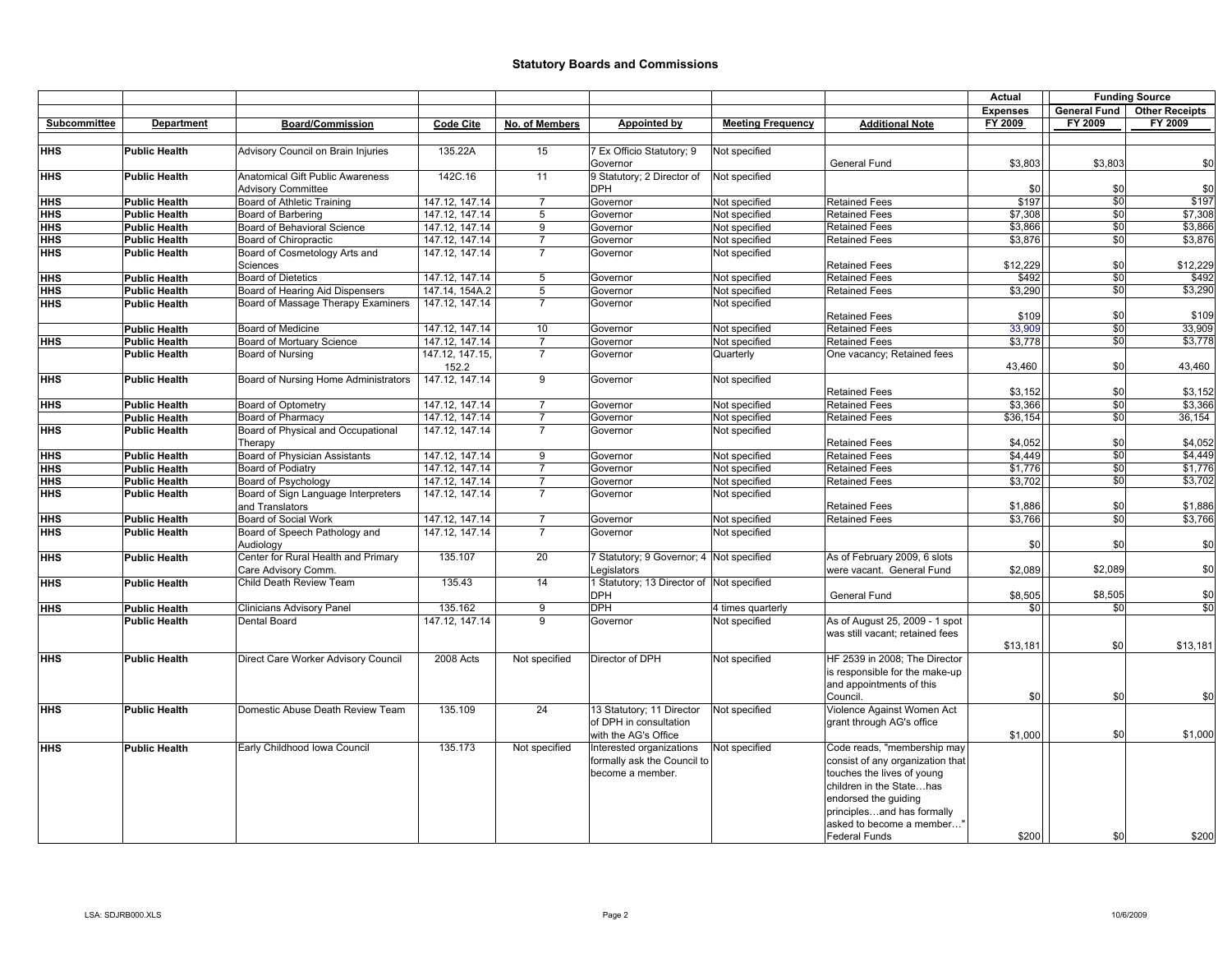|              |                      |                                                                              |                  |                                                                     |                                                                                                  |                                                 |                                                                                                                                                                                                                          | Actual          | <b>Funding Source</b> |                       |
|--------------|----------------------|------------------------------------------------------------------------------|------------------|---------------------------------------------------------------------|--------------------------------------------------------------------------------------------------|-------------------------------------------------|--------------------------------------------------------------------------------------------------------------------------------------------------------------------------------------------------------------------------|-----------------|-----------------------|-----------------------|
|              |                      |                                                                              |                  |                                                                     |                                                                                                  |                                                 |                                                                                                                                                                                                                          | <b>Expenses</b> | <b>General Fund</b>   | <b>Other Receipts</b> |
| Subcommittee | <b>Department</b>    | <b>Board/Commission</b>                                                      | <b>Code Cite</b> | No. of Members                                                      | Appointed by                                                                                     | <b>Meeting Frequency</b>                        | <b>Additional Note</b>                                                                                                                                                                                                   | FY 2009         | FY 2009               | FY 2009               |
| <b>HHS</b>   | <b>Public Health</b> | Electronic Health Information Advisory<br>Council                            | 135.156          | Minimum of 17 no<br>Director of DPH has<br>discretion over size.    | 13 by the Director of DPH; Not specified<br>maximum specified. 4 Legislators ex officio          |                                                 |                                                                                                                                                                                                                          |                 |                       |                       |
|              |                      |                                                                              |                  |                                                                     |                                                                                                  |                                                 | General Fund                                                                                                                                                                                                             | \$1,644         | \$1,644               | \$0                   |
| <b>HHS</b>   | <b>Public Health</b> | <b>Emergency Medical Services Advisory</b><br>Council                        | 147A.2           | 14                                                                  | Director of DPH                                                                                  | Not specified                                   | General Fund                                                                                                                                                                                                             | \$4,078         | \$4,078               | \$0                   |
| <b>HHS</b>   | <b>Public Health</b> | Executive Committee of the Electronic<br>Health Information Advisory Council | 135.156          | 9                                                                   | Statutory                                                                                        | Not specified                                   | Although it is a part of the<br>Advisor Council, members are<br>compensated, have specified<br>duties, and it is established in<br>statute. See Electronic Health<br><b>Information Advisory Council</b><br>listed above | \$0             | \$0                   | \$0                   |
| <b>HHS</b>   | <b>Public Health</b> | Governmental Public Health Advisory<br>Committee                             | 135A.4           | maximum of 23                                                       | Minimum of 15 to a 10-18 Director of DPH; 1<br>Statutory; 4 ex officio<br>Legislators            | Not specified                                   | HF 811 (FY 2010 HHS<br>Approps Act) Public Health<br>Modernization                                                                                                                                                       | \$0             | \$0                   | \$0                   |
| <b>HHS</b>   | <b>Public Health</b> | Governmental Public Health Evaluation<br>Committee                           | 135A.5           | 11 to 13                                                            | Director of DPH                                                                                  |                                                 | HF 811 (FY 2010 HHS<br>Approps Act) Public Health<br>Modernization                                                                                                                                                       | \$0             | \$0                   | \$0                   |
| HHS          | <b>Public Health</b> | Governor's Council on Physical Fitness<br>and Nutrition                      | 135.27A          | 12                                                                  | Governor                                                                                         | Not specified                                   | <b>General Fund</b>                                                                                                                                                                                                      | \$5,502         | \$5.502               | \$0                   |
| <b>HHS</b>   | <b>Public Health</b> | <b>Health Facilities Council</b>                                             | 135.62           | 5                                                                   | Governor                                                                                         | 1 annually in July; other<br>meetings as needed | General Fund                                                                                                                                                                                                             | \$1,306         | \$1,306               | \$0                   |
| <b>HHS</b>   | <b>Public Health</b> | Healthy Children Task Force                                                  | 2006 Acts        | 24                                                                  | 4 Legislators; 17<br>Statutory; 3 Governor                                                       |                                                 | Not Funded                                                                                                                                                                                                               | \$0             | \$0                   | \$0                   |
| <b>HHS</b>   | <b>Public Health</b> | Hemophilia Advisory Council                                                  | 135N.3           | 12                                                                  | 3 Statutory; 9 by the<br>Director of DPH                                                         | No less than four times<br>per year.            | Health Care Trust Fund                                                                                                                                                                                                   | \$279           | \$279                 | \$0                   |
| <b>HHS</b>   | <b>Public Health</b> | Medical Home System Advisory Council                                         | 135.159          | 15                                                                  | 14 Statutory; 1 Governor                                                                         | Not specified                                   | General Fund                                                                                                                                                                                                             | \$1,684         | \$1,684               | \$0                   |
| <b>HHS</b>   | <b>Public Health</b> | Patient Autonomy in Health Care<br>Decisions Pilot Project Advisory Council  | 2008 Acts        | Not specified                                                       | 3 Statutory; additional<br>members by the Director<br>of DPH                                     | Not specified                                   | HF 2539 in 2008. Not Funded                                                                                                                                                                                              | \$0             | \$0                   | \$0                   |
| <b>HHS</b>   | <b>Public Health</b> | Plumbing and Mechanical Systems<br><b>Examining Board</b>                    | 105.3            | 11                                                                  | Governor                                                                                         | Not specified                                   | <b>Retained Fees</b>                                                                                                                                                                                                     | \$23,293        | \$23,293              | \$0                   |
| <b>HHS</b>   | <b>Public Health</b> | Postnatal Tissue and Fluid Banking<br><b>Task Force</b>                      | 2007 Acts        | 15                                                                  | 8 Statutory; 7 Director of<br><b>DPH</b>                                                         | Not specified                                   | HF 910 - 2007 lowa Acts.<br><b>HCTF</b>                                                                                                                                                                                  | \$0             | \$0                   | \$0                   |
| <b>HHS</b>   | <b>Public Health</b> | Prevention and Chronic Care<br>Management Advisory Council                   | 135.161          | Not specified                                                       | Director of DPH                                                                                  | Not specified                                   | There are 24 members<br>currently appointed as of May<br>2007. General Fund                                                                                                                                              | \$398           | \$398                 | \$0                   |
| HHS          | <b>Public Health</b> | State Board of Health                                                        | 136              | 11                                                                  | Governor                                                                                         | Minimum of 6 times per<br>vear.                 | General Fund                                                                                                                                                                                                             | \$7,551         | \$7,551               | \$0                   |
| <b>HHS</b>   | <b>Public Health</b> | <b>State Medical Examiner Advisory</b><br>Council                            | 691.6C           | Minimum of 9 but<br>the Medical<br>Examiner may add<br>as necessary | 9 Statutory and others by<br>the Medical Examiner in<br>consultation with the<br>Director of DPH | Minimum of 4 times per<br>year.                 | General Fund                                                                                                                                                                                                             | \$289           | \$289                 | \$0                   |
| <b>HHS</b>   | <b>Public Health</b> | <b>State Substitute Medical Decision</b><br><b>Making Board</b>              | 135.28           | Not specified                                                       | Director of DPH and the<br>State Board of Health                                                 | Not specified                                   | General Fund                                                                                                                                                                                                             | \$0             | \$0                   | \$0                   |